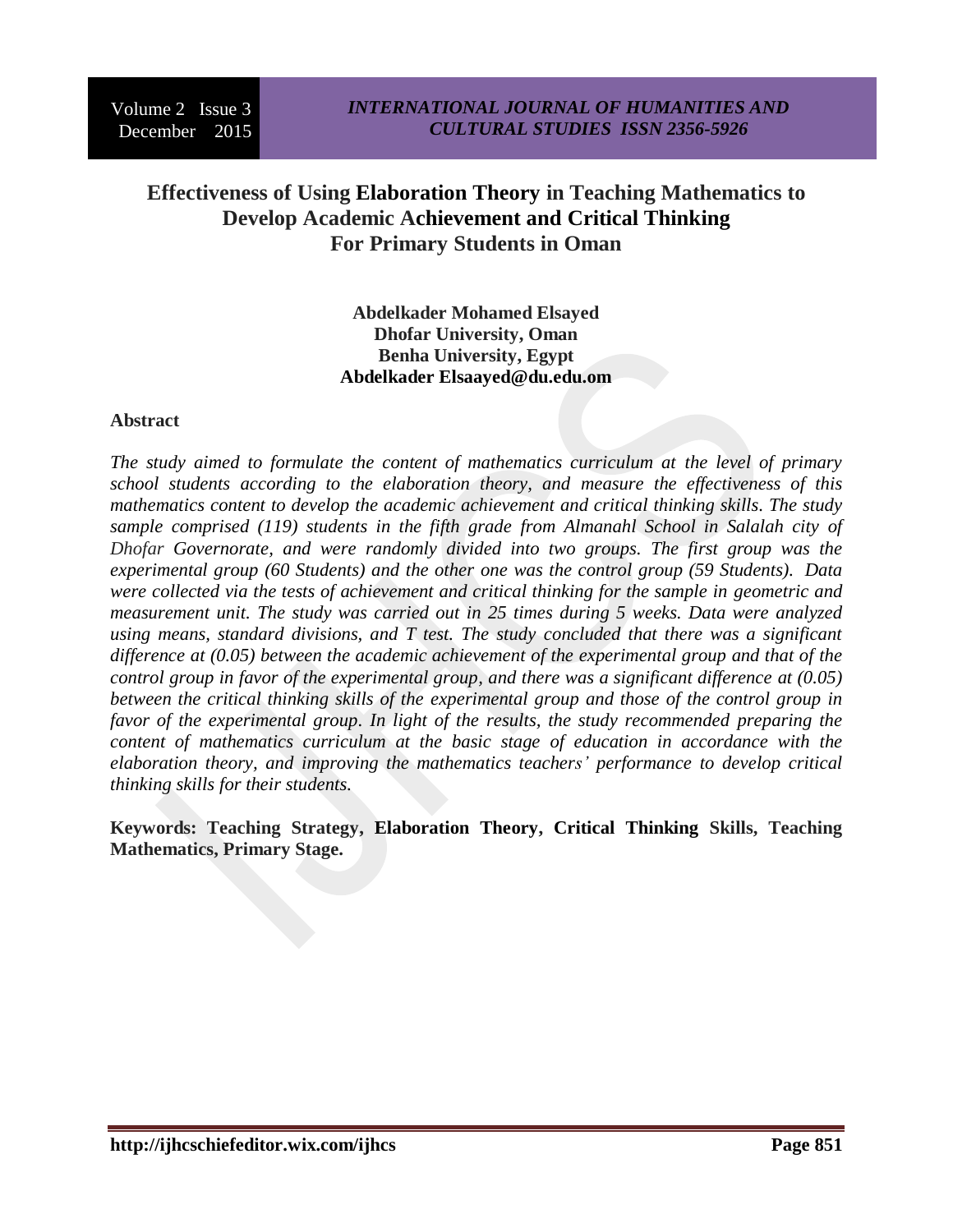### **1. Introduction:**

 Thinking occupies an important place in the academic work, as it is one of the key goals of education in different stages of the learning process. In this regard, all the world's countries have developed and adopted some procedures towards organizing and developing the curricula so that students may learn methods of thinking in the way that contributes to developing the creative minds that can face the local and global challenges in different walks of life. In addition, a big number of writings and applications in the field of education have taken great interest in thinking (Rushton, 2006).

 Critical thinking is one of the most significant types of thinking which allows learners to distinguish between what is good and bad of the information and ideas they receive, and in that way lets them not accept any customs or traditions, whether inherited or imported, except after reconsidering and judging them as being consistent with the values, customs and traditions of their society (Lyutykh, 2009).

 Critical thinking is reflective thinking that focuses on decision making for what individuals think or actually do.

 Mathematics is one of the courses that helps most learners develop thinking in all its forms, especially critical thinking due to its special nature, as it helps learners enhance their mental capabilities and develop their ways of deductive reasoning for solving problems. Moreover, it allows them to make organized discoveries that help them understand the surrounding world and analyze and solve the problems they face (N.C.T.M., 2009).

 The good organization of the mathematics curriculum helps teachers to use the teaching strategy that agrees with the organization and sequence of information in the school book. It also helps students to use academic skills and effective mental processes that contribute to acquiring information and correctly storing them, which consequently keeps the learning effects for a long period and thus develops the learners' thinking skills.

Reigeluth Elaboration Theory is one of the educational theories that is based on the cognitive school of psychology to organize the content of curricula in a way that helps to merge the new information with learners' previous information and experience, making them inseparable and thus leading to significant learning (Cakiroglu,2014).

 Elaboration Theory is based on three main principles: Learning starts from abstract ideas to concrete examples, organization of content moves from the general to the specific topics, and learning starts with a comprehensive and brief overview of the elements of the educational task. Then these elements are gradually elaborated and detailed, providing each phase of learning is linked to the previous or following phase (Kutlu, 2013).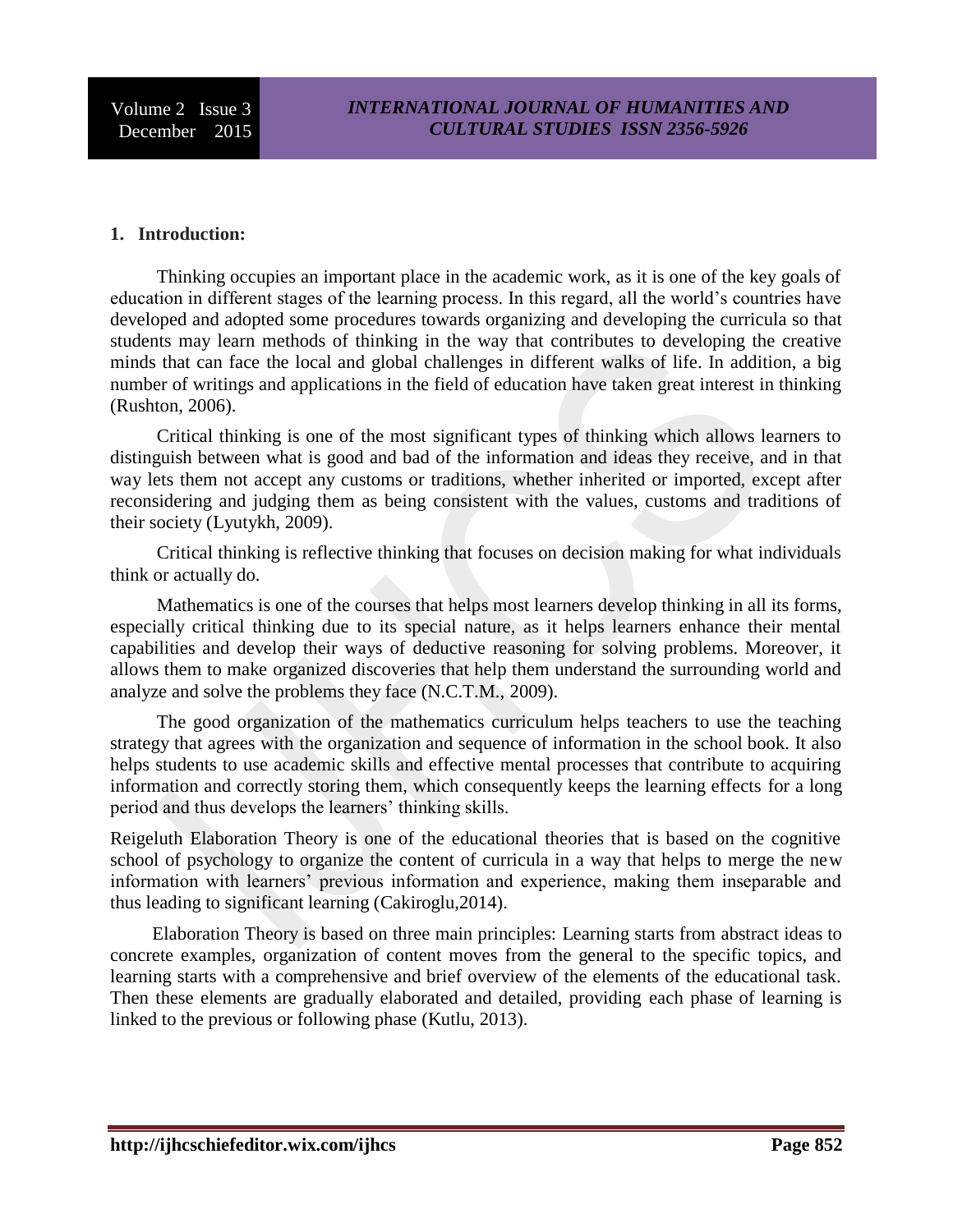### **1.1 Statement of the Problem:**

The present study attempts to answer the following research questions:

- 1. What is the effectiveness of Elaboration Theory in the development of mathematical achievement for primary students in Dhofar Governorate?
- 2. What is the effectiveness of Elaboration Theory in the development of critical thinking skills for primary students in Dhofar Governorate?

#### **1.2 Goals of the Study:**

 The study aims to formulate the content of mathematics curriculum at the level of primary school students according to the elaboration theory, and measure the effectiveness of this mathematics content to develop the academic achievement and critical thinking skills.

#### **1.3.Hypotheses of the Study:**

- 1. There is no significant difference at (0.05) between the academic achievement of the experimental group and that of the control group.
- 2. There is no significant difference at (0.05) between the critical thinking skills of the experimental group and those of the control group.

### **1.4.Limits of the Study:**

The limits of the study were as follows:

- 1. Special schools in Dhofar Governorate.
- 2. The fifth grade students in Almanahl School in the city of Salalah.
- 3. The geometric and measurement unit of the content of mathematics curriculum for the fifth grade students.
- 4. The study was carried out during the academic year (2014/2015).

#### **1.5 Terminology of the Study:**

### **Reigeluth Elaboration Theory:**

 It is an educational theory to organize the content of mathematics curriculum in the primary school through a chain of successive steps: The epitome, analogy, levels of elaboration, relating, summarizing, synthesizing, and expanded epitome.

#### **Academic Achievement:**

 It is an experience gained by the fifth grade students in Oman, as a result of the study of the geometric and measurement unit. This is measured by the grade students get in the achievement test specifically designed for this purpose.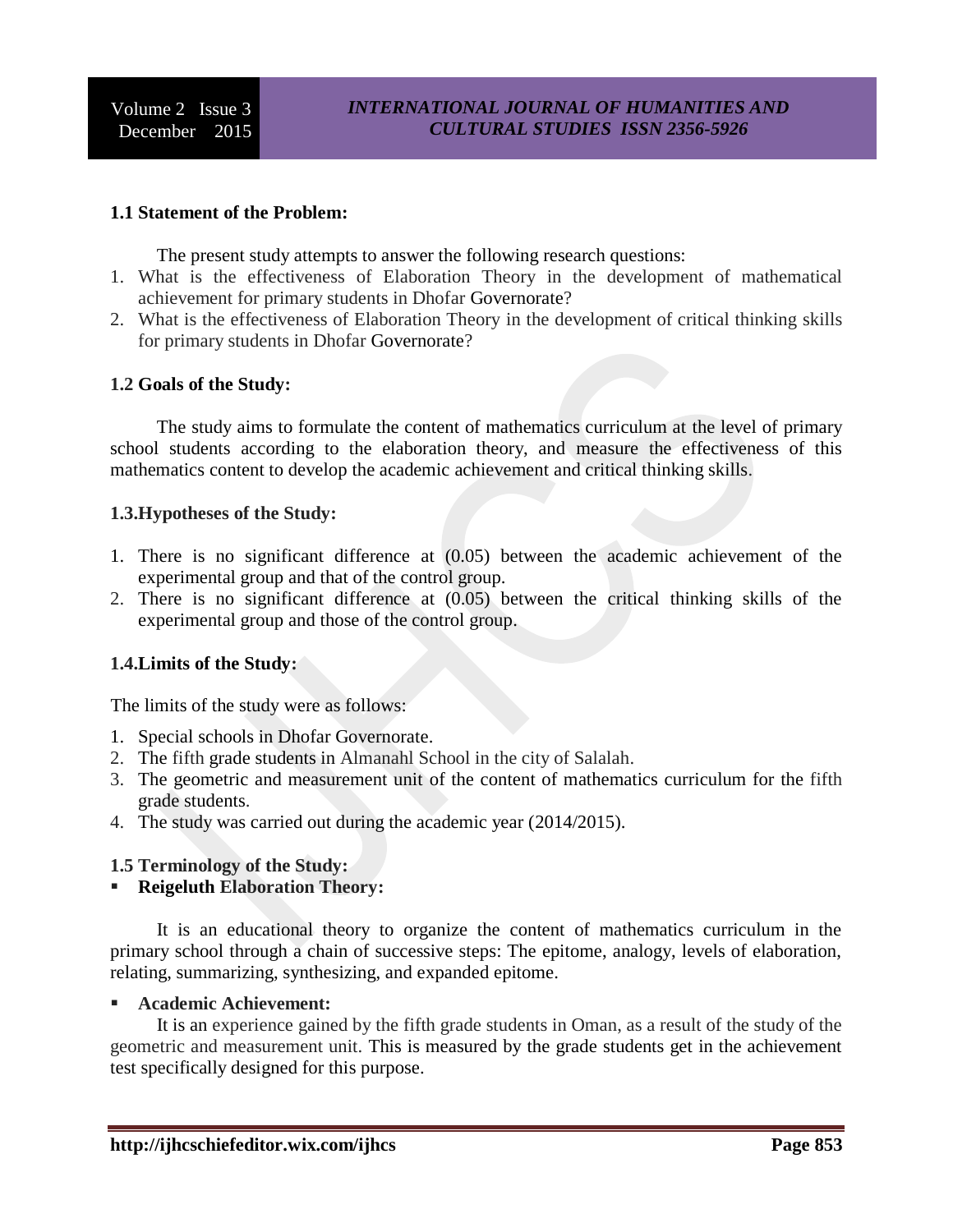### **Critical Thinking:**

 It is a mental process which learners perform when they face a certain problem, through which they can practice a series of successive mental skills in a logical and organized way that enables them to judge and evaluate things related to the problem. In this way they can solve the problem and benefit from that in facing the future problems. This is measured by the grade students get in the critical thinking test specifically designed for this purpose.

#### **2. Literature Review: 2.1. Reigeluth Elaboration Theory:**

 The 'Elaboration' concept belongs to the cognitive school of psychology. It is concerned with the thinking processes that occur in the minds of students with regard to the courses they learn, where concepts, principles, procedures and details are added to relate the old information that learners know with the new information they learn. This helps them to understand the new information and realize its relation with the previous information they have.

 Reigeluth Theory is one of the new theories for designing and organizing the content elaborately, as it is based on progression from simple to complex and from general to specific issues in learning concepts, generalizations, skills and principles, including cognitive details as well as internal and external connections about the course (Tosone, et. al, 2008).

 According to Reigeluth Theory, the course content is organized as follows (Kutlu, 2013), (Reigeluth, et. al, 1980):

- *(A) Epitome:* It includes the main and comprehensive ideas (concepts, principles, procedures, etc.) of the course content, in addition to illustrative examples for such ideas and sections for drills and practice. This epitome may be conceptual, procedural or theoretical.
- *(B) Analogy:* In this step the course content of the lesson in the expanded epitomes is compared to a topic familiar to learners and related to what was mentioned in the epitome, such as comparing (heart, pump), (mind, computer). This, in turn, helps to relate the new knowledge and information with the knowledge that is already there in the learners' cognitive structure.
- *(C) Levels of Elaboration:* It includes a gradual elaboration for what was mentioned in the expanded epitome (concepts, generalizations, principles, procedures, etc.) where the course content is gradually organized from the general to the specific (details) and from the simple to the complex and from the abstract to the concrete. The elaboration process may require one or more levels according to the volume of the course content and the learners' ability to grasp it.
- *(D)Relating:* In this step every elaborated phase is related to the previous or following phase, thus forming a comprehensive theory on the way the educational task and period are related to each other.
- *(E) Summarizing:* It includes a comprehensive summarization of the concepts, principles and procedures included in the course content, but without sections for drills and practice, feedback or counterexamples, as the case with the expanded epitome. This summarization is presented at the end of each main expanded level or at the end of each secondary expanded level.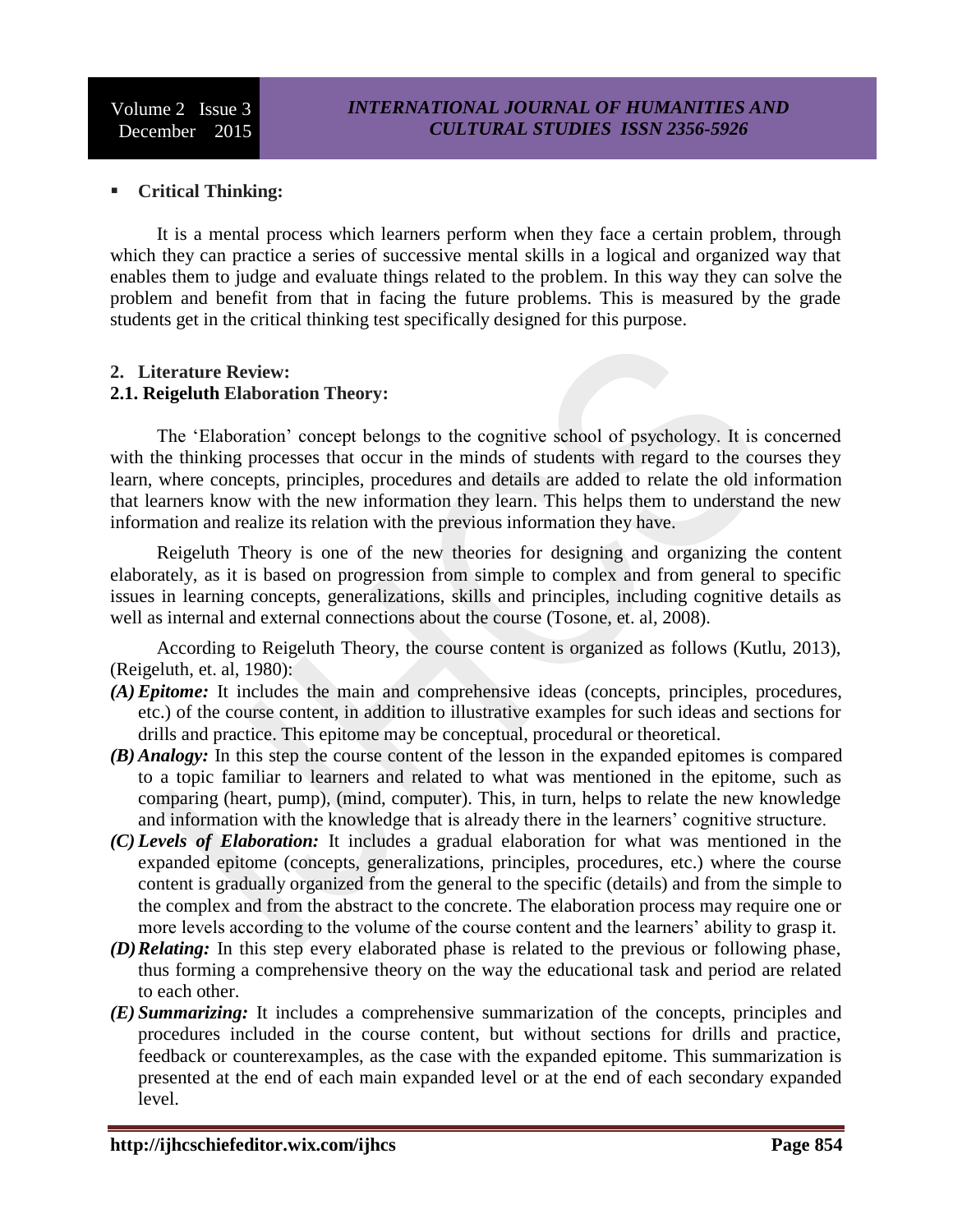- *(F) Synthesizing:* In this step the relations that relate the elements of the course content to each other are illustrated in an integrated way so that learning could become significant for learners. This is accomplished through a diagram or a map illustrating the relations between elements.
- *(G)Expanded Epitome:* It includes illustration of the relation that relates the elements of the course content of a certain topic to the elements of the course content of other topics.

### **2.2 Critical Thinking:**

### **Definition of Critical Thinking:**

 Having surveyed the definitions of critical thinking it was noticed that there are four approaches to definition of critical thinking:

#### *(A) The First Approach: Critical thinking as a skill to solve problems:*

 This approach views critical thinking as that type of thinking in which individuals use their mental skills and strategies to specify the dimensions of the problems they face so as to evaluate them, making different conclusions, decisions and logical interpretations to solve such problems (Facione, 2011).

#### *(B) The Second Approach: Critical thinking and logical thinking are inseparable:*

 This approach maintains that critical thinking is logical thinking based on inference and giving reflective judgments. Furthermore, it focuses on evaluating incidents, issuing judgments and giving justifications for what individuals believe or are absolutely sure of (Fisher, 2011).

# *(C) The Third Approach: Critical thinking as an evaluative process:*

 This approach contends that critical thinking is an evaluative process based on accuracy in examining the incidents related to a certain topic and deriving conclusions in a logical and objective way (Halpern, 1996).

#### *(D)The Fourth Approach: Critical thinking as an evaluative process and a skill to solve problems:*

 This approach maintains that critical thinking is individuals' ability to judge, understand and evaluate things according to certain criteria through a number of skills such as: specifying assumptions, realizing relationship between data and what is required, making comparisons, evaluating rationality of results and making right decisions to solve the problems (Zoller& Mura, 2000). *The present study adopts this approach for it was commonly used in the last few years.*

### **Critical Thinking Skills:**

 Though there are different opinions and viewpoints with regard to specifying the critical thinking skills, such skills can be specified as follows (Alosaimi, 2013):

(A)*Knowledge of assumptions and postulates*: These are the individuals' convictions about a given topic, where they can examine the incidents and data in such a topic in a way that they can judge that certain assumptions are likely or unlikely, according to the accurate examination of the given incidents.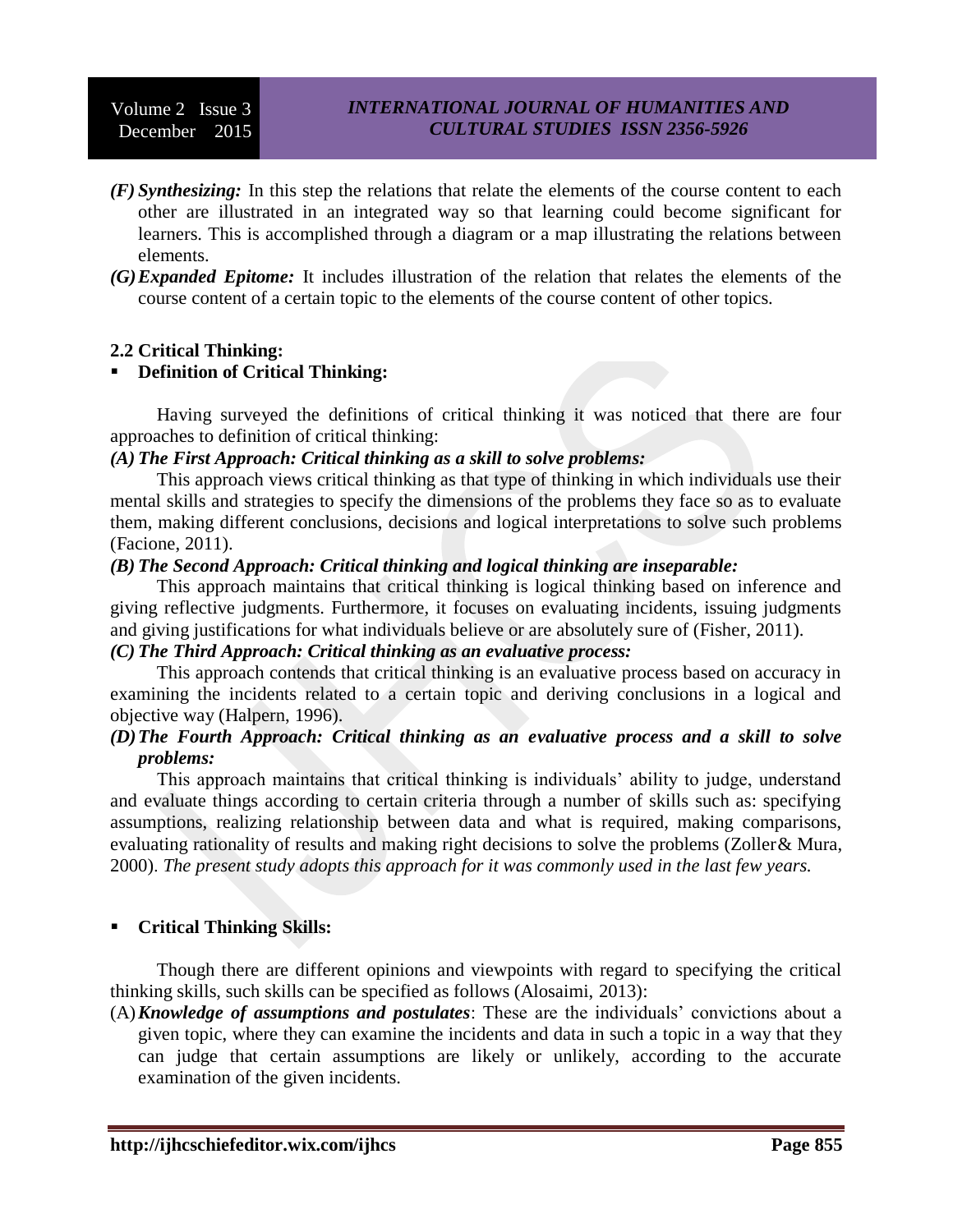- (B)*Interpretation*: It enables individuals to estimate evidence and distinguish between data and justified and unjustified instructions to reach the likely and justified conclusion. It is also represented in individuals' ability to reasonably draw a certain conclusion from assumed facts.
- (C) *Deriving:* It is individuals' judgment on whether a certain conclusion is drawn from certain premises. It is represented in individuals' ability to know and specify relations between certain incidents. In light of this knowledge they can determine whether a certain conclusion is derived from such premises, irrespective of the validity of these incidents.
- (D)*Deduction:* In this process the individuals reach a certain conclusion in light of given data and information is represented in their ability to specify whether a certain conclusion is right or wrong according to their relatedness to the incidents or data they are offered.
- (E) *Estimating arguments and discussions:* This means that individuals can distinguish between strong and weak arguments that are related to the topic. It is represented in individuals' ability to specify and realize the important aspects that are directly related to the topic, and distinguish between strong and weak aspects. These are the skills which the current study adopts.

### **Teaching and Developing Critical Thinking Skills:**

 There have been different trends towards teaching and developing critical thinking of learners. Having surveyed a number of studies, such trends can be identified as follows (Thompson, 2011), (Chalupa, 1992):

### *(A) The First Trend: Direct learning of critical thinking:*

 According to this trend, critical thinking skills are learned in a direct and explicit way through a course content that contains many activities related to those skills but far from being related to the content of a specific course.

### *(B) The Second Trend: Learning for the sake of critical thinking:*

 Here the critical thinking skills are implicitly learned in the context of teaching the content of a certain course. For example, the teacher may use specific teaching practices such as providing the suitable environment or using specific teaching strategies when dealing with the course content, which helps in developing such skills.

### *(C) The Third Trend: Merging in teaching critical thinking:*

 According to this trend, teaching of critical thinking skills and the course content are merged in such a way that the course content is taught and at the same time used in teaching the critical thinking skills in a direct and explicit way. Hence, learners learn the course content and the critical thinking skills at the same time. *The researcher adopts the second trend in this study*.

#### **2.3.Previous Related Studies:**

 The previous studies related to the present study can be dealt with in two main areas as follows: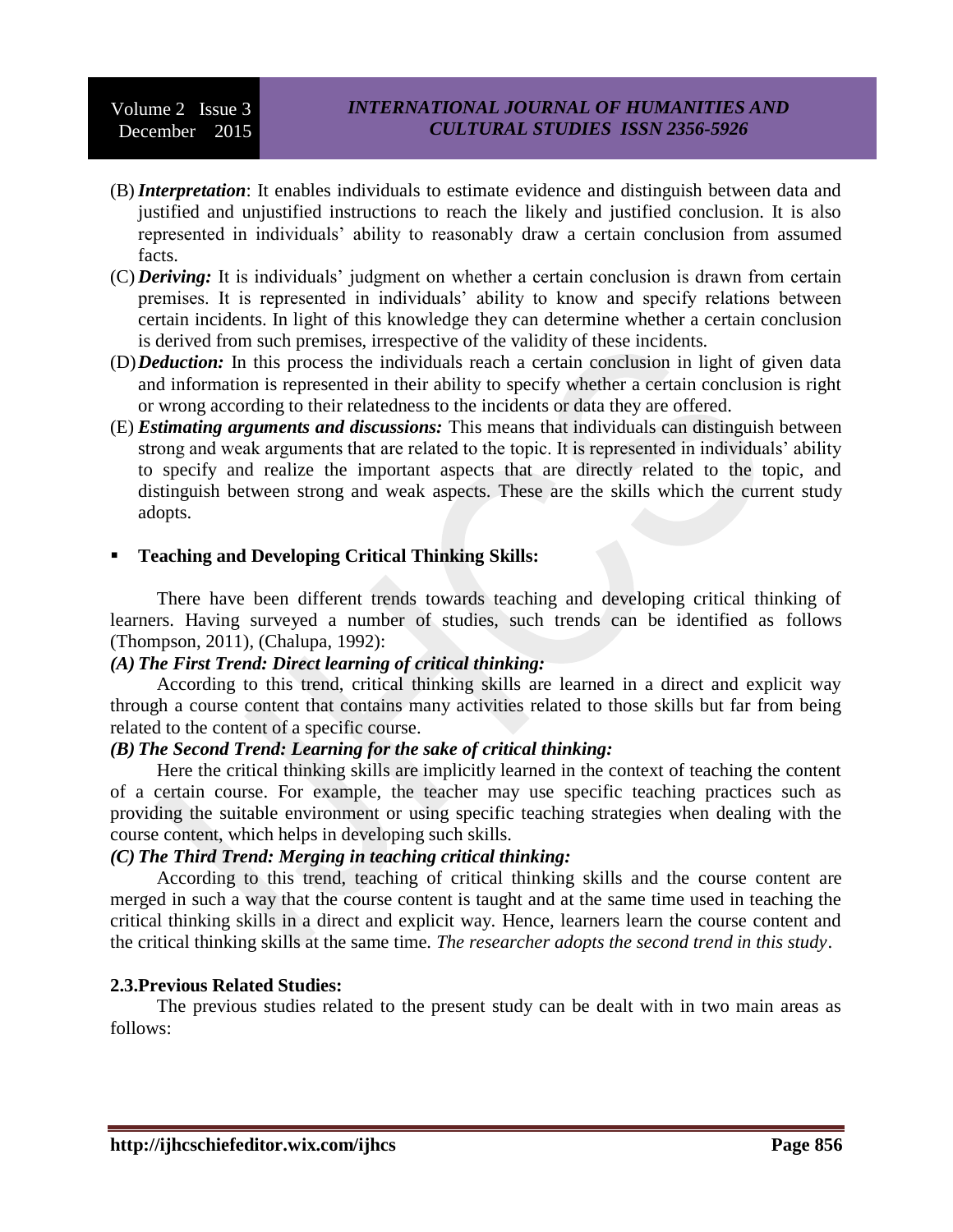#### **2.3.1 Studies that dealt with the use of Elaboration Theory as an approach to teaching:**

 All studies in this area have concluded that Elaboration Theory is effective in enhancing academic achievement and some other variables that have direct relationship with achievement and those that have no such relationship for all learners in different stages of education, whether regarding mathematics or other courses. This gives an initial indication for the feasibility of this theory in the present study. This theory has proved effective in developing a number of important variables which are listed as follows:

- (A)Developing the consumption awareness of Egyptian women through a program in family education based on the Elaboration Theory (Rashwan, 2015).
- (B) Academic achievement and approaching the course for student teachers in the Faculty of Education, Mansoura University through a web-based program 2.0 according to the Elaboration Theory (Alsayed, 2012).
- $(C)$  Academic achievement and deductive thinking besides approaching the course for  $1<sup>st</sup>$ year secondary students (Omran, 2009).
- (D) Academic achievement and the skill of decision-making for blind students in the  $3<sup>rd</sup>$ medium grade in Saudi Arabia (Foada, 2006).
- (E) Approaching learning in the curricula of physical sciences for second year students in the Department of Electronics & Computer Engineering Technology, Indiana University (English &Reigeluth, 1996).
- (F) Improving learning of scientific principles in Newton's laws of motion for university students (Riber, 1996).

### **2.3.2 Studies that dealt with the development of critical thinking skills:**

 These studies have concluded that the best methods, environments, curricula, and strategies of teaching are those that can be used to develop the critical thinking skills, as well as the relationship between critical thinking and some other important related variables. This will be made clear in the following section:

- (A)The programs, approaches, methods and strategies for developing the critical thinking skills include the following:
	- Approaches and programs based on educational enrichment activities, such as CORT programs (Abdelhamid, 2015).
	- Method of brainstorming through teaching mathematics (Alfarhood, 2015).
	- Use of teaching strategies based in their structure on those activities that contribute to the development of critical thinking skills such as the mind map strategy (Ashoush, 2015).
	- Organization of curriculum contents in accordance with educational theories with certain signification that fits the nature of critical thinking such as: Brain compatible learning theory (Almatrafy, 2014).
	- Interdisciplinary courses such as Algebra for science which is an interdisciplinary course in Algebra and Science (Elliott, et. al., 2001).
	- Encouraging learners to be acquainted with all that is new in science and find different solutions to the problems they face, as well as providing the suitable learning environment for this purpose (Kjos& Long, 1994).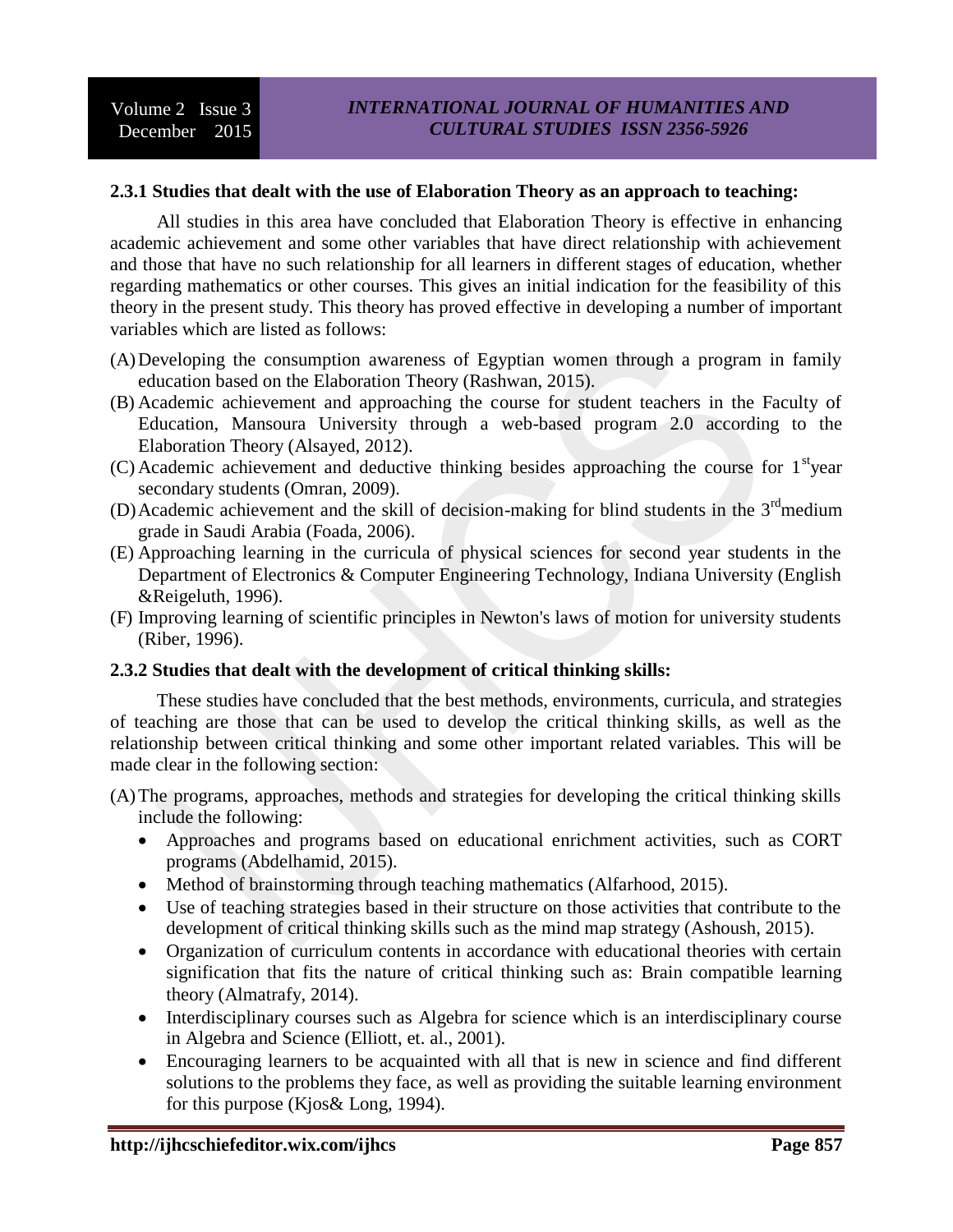- (B) Mathematics is the most suited course for the development of critical thinking and its skills, due to its special nature that makes it rich material for critical thinking. Moreover, studying modern Mathematics results in more development of such skills for learners than traditional Mathematics (Alfarhood, 2015).
- (C) There is a functional relation between learners' specialization and their ability to practice critical thinking and its skills. Learners with scientific specializations represent the first level in practicing the critical thinking, whereas those learners with technical, agricultural and industrial specializations represent the middle level, and the learners with literary specializations represent the lowest level (Abdelbaset, 2005).
- (D)There is no statistically significant correlation between academic achievement and critical thinking for talented students (Altoweigy, 2015).

#### **3. Methodology:**

 In this part the researcher describes the method and procedures that were followed in the current study, as he deals with a description of the study sample, tools, and procedures to ensure validity and reliability. Moreover, he discusses the statistical treatments used in the data analysis.

#### **3.1 Sample of the Study:**

 The sample of this study comprised (119) students in the fifth grade from Almanahl School in Salalah city, Dhofar Governorate, and were randomly divided into two groups. The first group was the experimental group (60 Students) and the other one was the control group (59 Students). The mathematics teacher who taught the two groups is Mr. Ahmed Darwish.

#### **3.2 The Study Tools:**

The following tools were used in the study:

#### **3.2.1. Student's book according to Elaboration Theory:**

 The researcher reformulated the geometric and measurement unit to be taught to fifth grade primary students in light of the elaboration theory, according to the following steps: epitome (conceptual epitome, procedural epitome, and theoretical epitome), analogy, levels of elaboration, relating, summarizing, synthesis, and expanded epitome. To check the appropriateness of the student book for the elaboration theory, skills of critical thinking and students, this book was presented to five faculty members who teach mathematics curricula and was modified according to their suggestions.

#### **3.2.2. Teacher's guide according to Elaboration Theory:**

 The researcher built a guide for mathematics teacher which explains the teaching of geometric and measurement unit using elaboration theory. This guide includes the objectives of the unit, learning aspects, critical thinking skills, teaching aids and activities, teaching steps, and evaluation. To check the appropriateness of the guide for the elaboration theory, critical thinking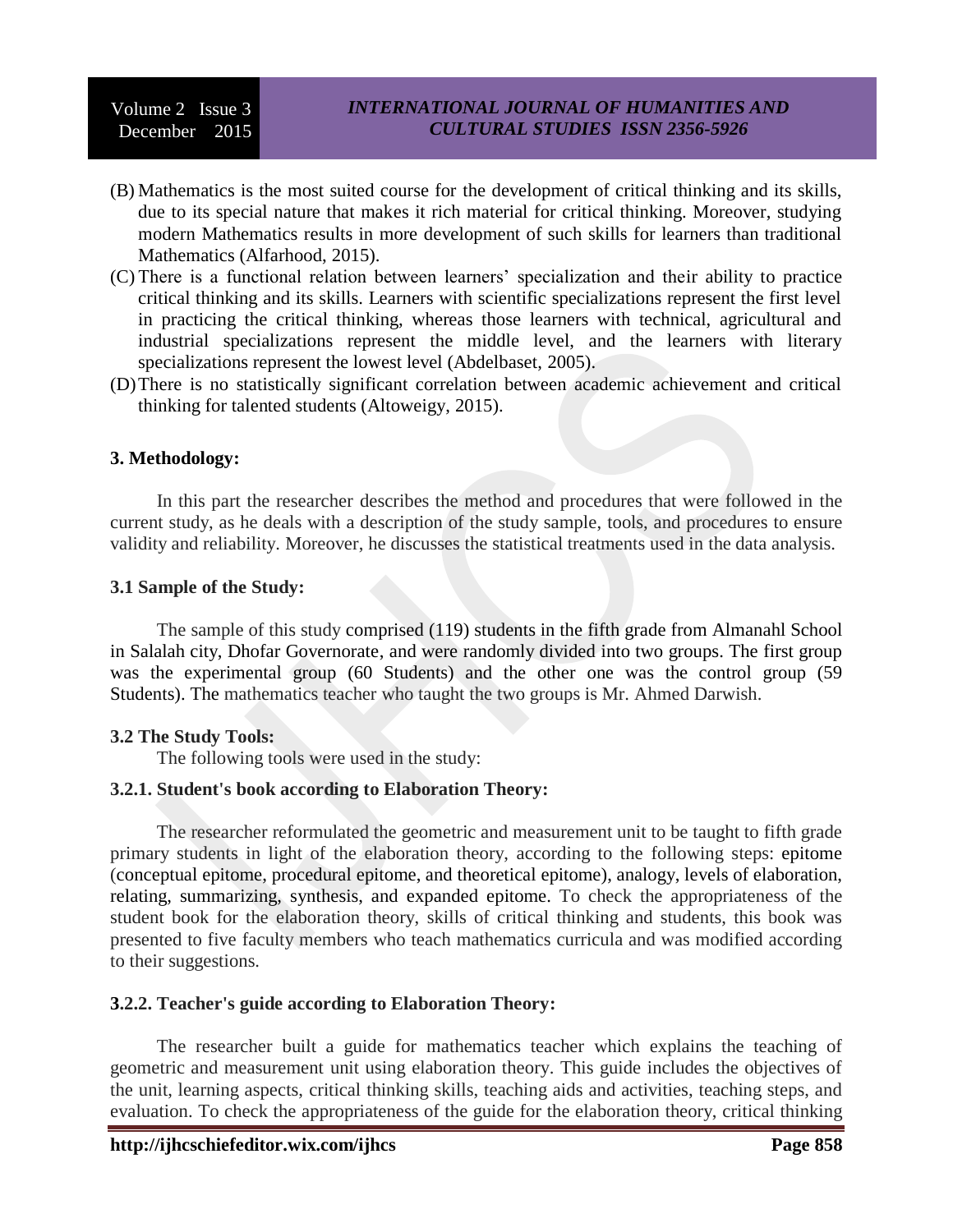skills and students, this guide was presented to five faculty members who teach mathematics curricula and was modified according to their suggestions.

### **3.2.3. Academic Achievement Test:**

 The researcher built a test to measure the students' academic achievement. This test contained (25) questions in the content of the unit, in which (20) questions are of multiple choice and (5) of problem solving type. To ensure the validity, this test was presented to seven faculty members who teach mathematics and some items were modified based on their suggestions. The degree of agreement was found to be at (87%). To check the reliability, the researcher carried out the test as a pilot study on the fifth grade students (30 students). Reliability coefficient was calculated for the test using the Guttman's equation which was found to be at (0.90). The test contained (15) questions of multiple choice and (5) questions of problem solving. One mark was given for the correct answer and zero mark for the wrong answer in multiple choice questions, and (0-2) marks in problem solving questions according to the answer of the student. Thus, the maximum score for the test is (25) marks, while the minimum is (0), taking into account that the time of the exam was (40) minutes.

### **3.2.4. Critical Thinking Test:**

 The researcher built a test in order to measure the students' critical thinking skills. This test consisted of (25) questions in the content of the unit, according to the skills of critical thinking (5 questions for every skill). To ensure the validity, this test was presented to seven faculty members who teach mathematics and some items were modified based on their suggestions. The degree of agreement was found to be at (83%). To check the reliability, the researcher carried out the test as a pilot study on the fifth grade students (45 students). Reliability coefficient was calculated for the test using the Guttman's equation and was found to be at (0.88). The final test contained (20) questions (4 questions for every skill). One mark was given for correct answer and zero mark for the wrong answer. Thus, the maximum score for the test is (20) marks, while the minimum is (0), taking into account that the time of the exam was (50) minutes.

### **3.3 Variables:**

### **3.3.1 Independent Variables:**

**Teaching strategy contains two levels (teaching strategy based on elaboration theory and on** traditional strategy).

#### **3.3.2 Dependent Variables:**

- Academic achievement in mathematics.
- Critical thinking skills**.**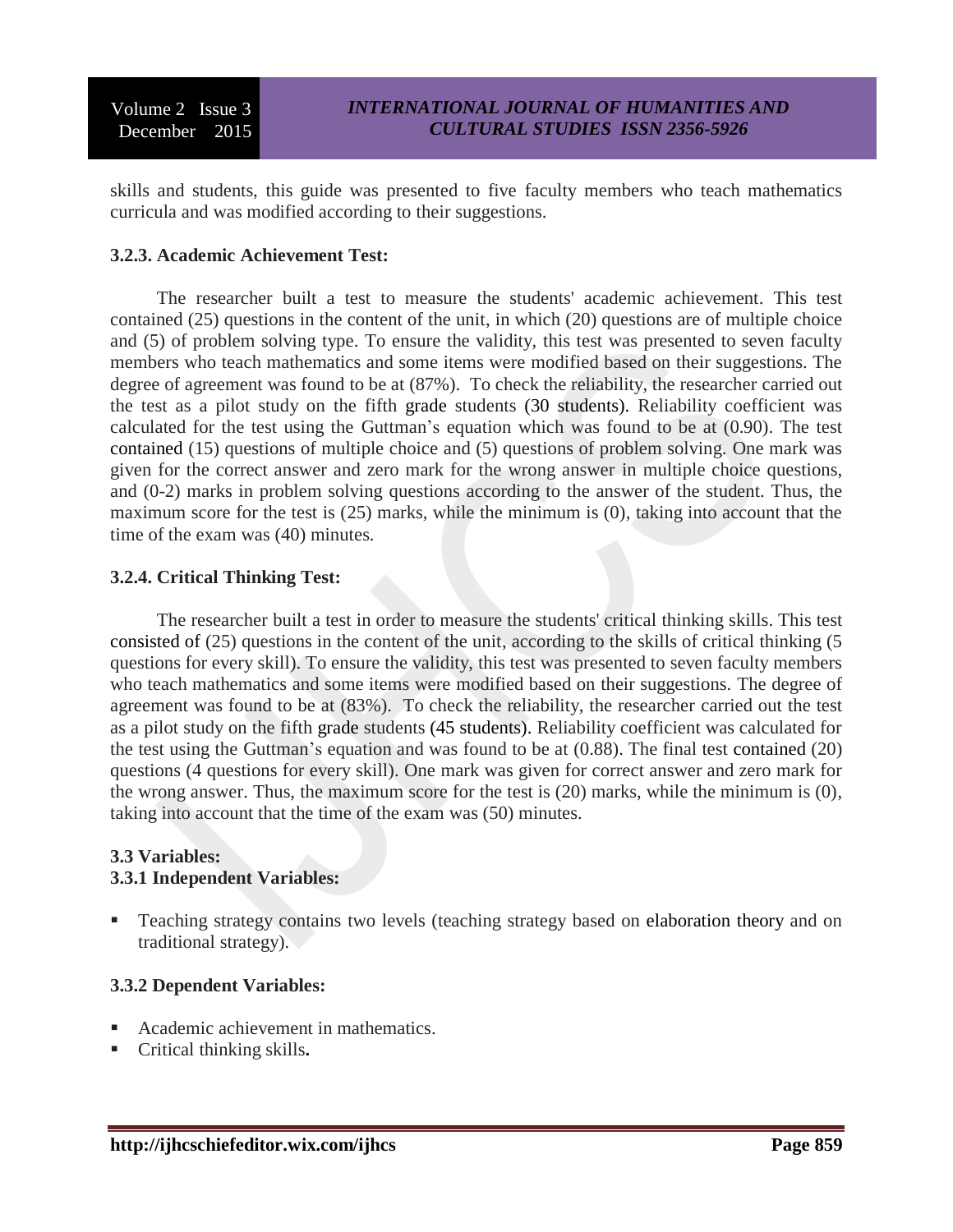**3.4. Study Design:**

### *INTERNATIONAL JOURNAL OF HUMANITIES AND CULTURAL STUDIES ISSN 2356-5926*

### The table below shows these variables:

| <b>Independent Variables</b> | Elaboration Theory | <b>Traditional Strategy</b> |
|------------------------------|--------------------|-----------------------------|
| Dependent Variables          |                    |                             |
| Academic Achievement         | A1                 | A2                          |
| <b>Critical Thinking</b>     | A3                 | A4                          |

A1: Academic achievement for the group taught by elaboration theory.

A2: Academic achievement for the group taught by traditional strategy.

A3: Critical thinking for the group taught by elaboration theory.

A4: Critical thinking for the group taught by traditional strategy.

| 3.4. Study Design: |              |               |                          |  |
|--------------------|--------------|---------------|--------------------------|--|
| $\mathbf{L}$       | ມ⊥           |               | $\overline{10}$<br>IVI Z |  |
| A2                 | $\sim$<br>◡∠ | $\mathbf{M}1$ | M <sub>2</sub>           |  |
| Aj                 | Πn<br>SŚ     | M1            | M <sub>2</sub>           |  |
| A4                 | S4           | МJ            | $\overline{\mathrm{M}2}$ |  |

M1: Performance on the pre-test of achievement in mathematics, and critical thinking skills.

M2: Performance on the post-test of achievement in mathematics, and critical thinking skills.

S1: Treatment for the first group (achievement -elaboration theory).

S2: Treatment for the second group (achievement - traditional strategy).

S3: Treatment for the third group (critical thinking -elaboration theory).

S4: Treatment for the fourth group (critical thinking - traditional strategy).

#### **3.5. Experimental Treatment:**

 The primary school students were exposed to the mathematics content according to the elaboration theory in order to investigate the effectiveness of teaching mathematics for the development of the achievement and critical thinking. The study was carried out in 25 times during 5 weeks. The experimental and control groups were pre-tested, then experimental groups were taught the geometric and measurement units by the mathematics teacher (Mr. Ahmed Darwish) using teacher's guide according to elaboration theory, and the control group was taught the same unit by the same teacher using traditional strategy. At the end of the application period, the students were post-tested in achievement and critical thinking.

#### **3.6. Statistical Treatment:**

Data were analyzed using means, standard divisions, and T test

#### **4. Results:**

 The study aims to formulate the content of mathematics curriculum at the level of primary school students according to the elaboration theory, and measure the effectiveness of this mathematics content to develop the academic achievement and critical thinking skills.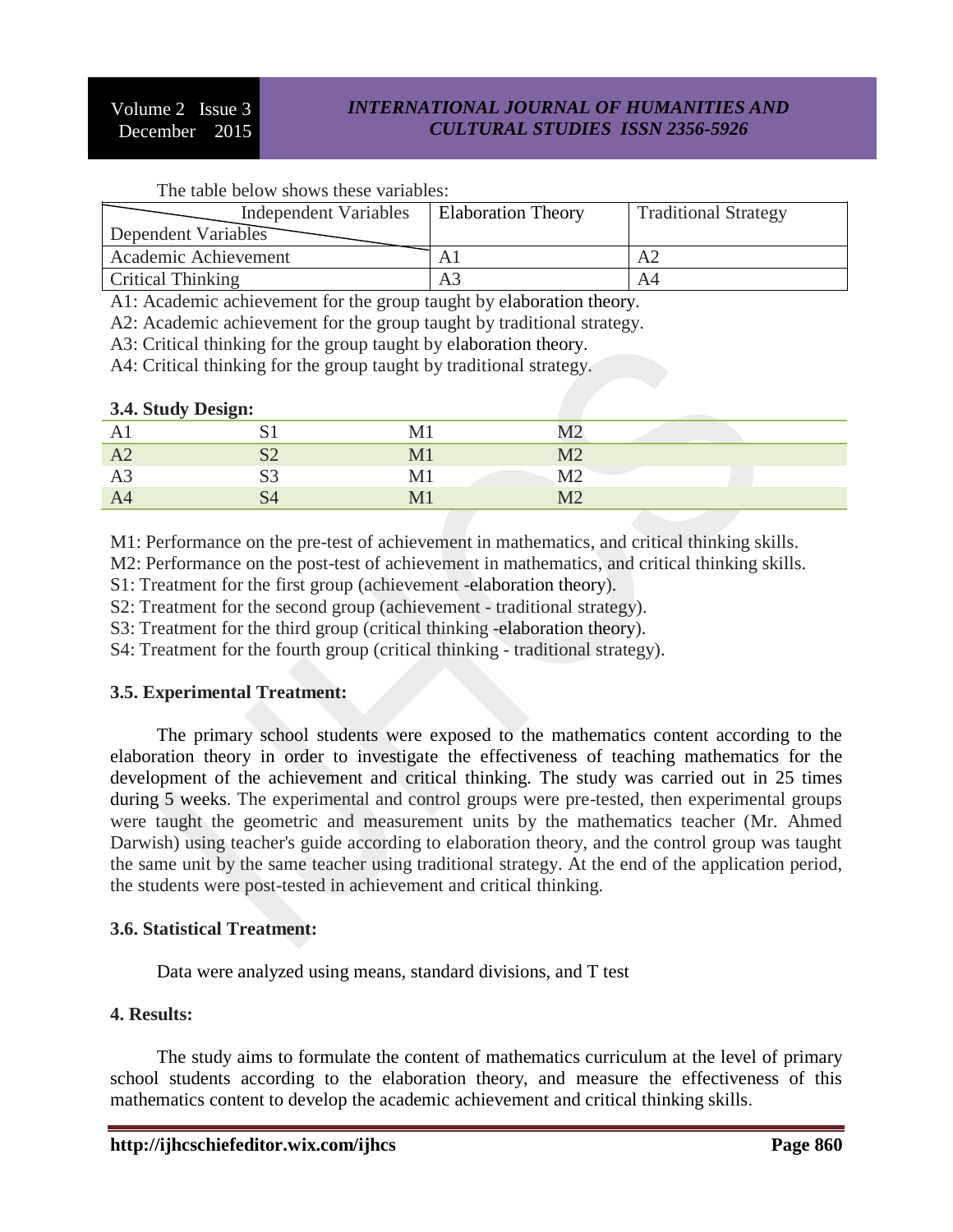The study questions are:

- 1. What is the effectiveness of Elaboration Theory in the development of mathematical achievement for primary students in Dhofar?
- 2. What is the effectiveness of Elaboration Theory in the development of critical thinking skills for primary students in Dhofar?

The hypotheses below emerged from the above questions:

- 1. There is no significant difference at (0.05) between the academic achievement of the experimental group and that of the control group.
- 2. There is no significant difference at (0.05) between the critical thinking skills of the experimental group and those of the control group.

To answer these questions, and verify the hypotheses, the following has been done:

#### **4.1 Pre -test:**

 To know the significance of differences between the two groups for the academic achievement and critical thinking skills in the pre-test, T test has been used, as shown in Table(1).

|                 |                 |    |                           | Twore (I) premiitemies of enfresheed overwelf mie en o michele in |     |                      |               |      |      |
|-----------------|-----------------|----|---------------------------|-------------------------------------------------------------------|-----|----------------------|---------------|------|------|
| Achievement     |                 |    | <b>Experimental Group</b> |                                                                   |     | <b>Control Group</b> | <b>T</b> test | Sig. |      |
| and             | <b>Critical</b> | N  | Mean                      | Std. Div.                                                         | - N | Mean                 | Std. Div.     |      |      |
| <b>Thinking</b> |                 |    |                           |                                                                   |     |                      |               |      |      |
|                 |                 |    |                           |                                                                   |     |                      |               |      |      |
| Achievement     |                 | 60 | 3.29                      | 1.77                                                              | 59  | 3.21                 | 1.53          | 0.24 | 1.46 |
| <b>Critical</b> |                 | 60 | 4.63                      | 2.34                                                              | 59  | 5.08                 | 2.20          | 0.99 | 1.11 |
| <b>Thinking</b> |                 |    |                           |                                                                   |     |                      |               |      |      |

Table (1) Significance of differences between the two groups in the pre-test using T test

 Table (1) illustrates that there was no significant difference between the experimental group and control group in the pre-test of the achievement test and critical thinking test. This shows that the two groups (experimental and control) are equal in achievement and critical thinking before the beginning of the experiment.

### **4.2 Post-test:**

**4.3**

 To know the significance of differences between the two groups for the academic achievement and critical thinking skills in the post-test, T test has been used, as shown in Table(2).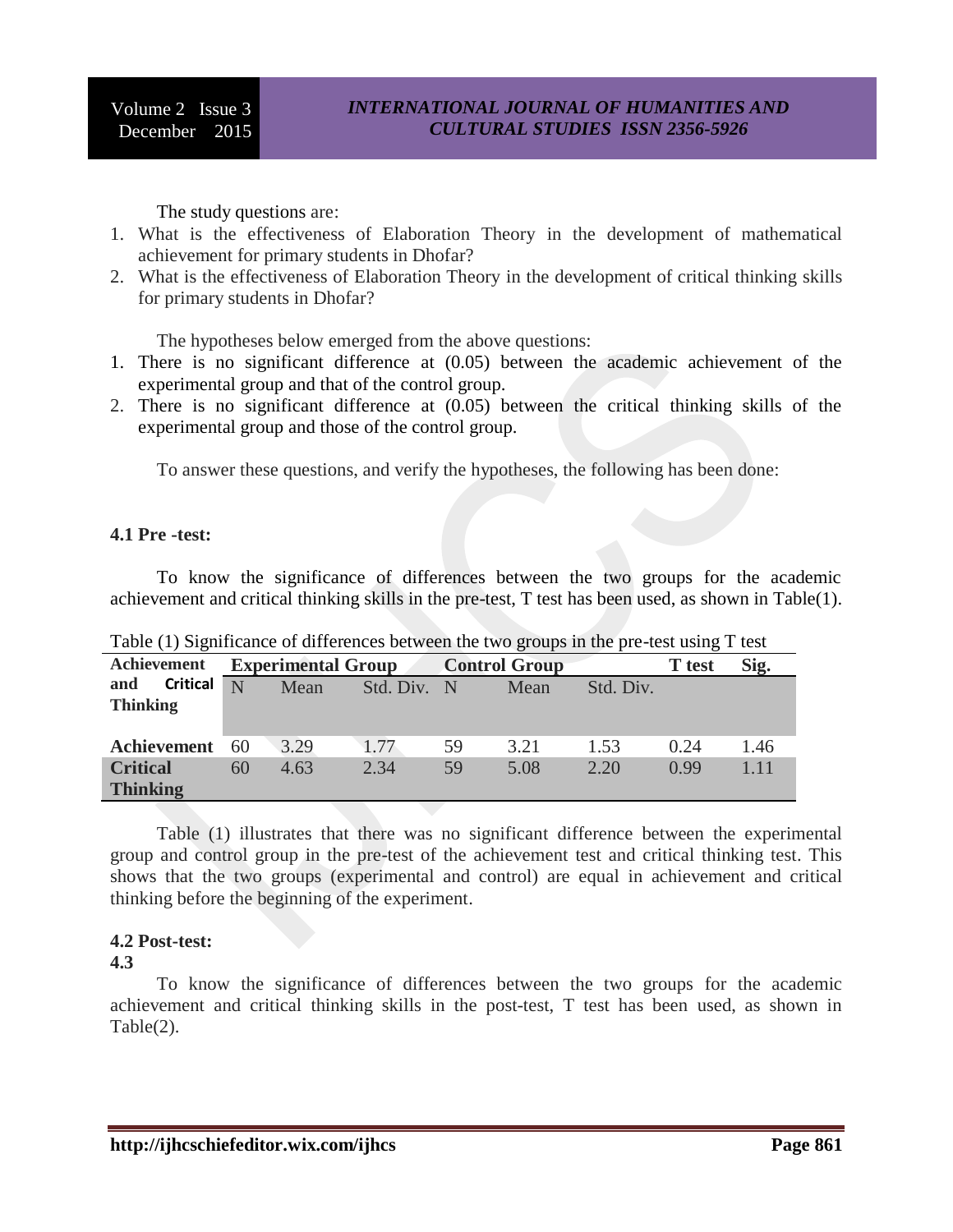| Table (2) significance of differences between the two groups in the post-test using T test |    |                           |  |             |                      |       |           |               |       |               |
|--------------------------------------------------------------------------------------------|----|---------------------------|--|-------------|----------------------|-------|-----------|---------------|-------|---------------|
| Achievement                                                                                |    | <b>Experimental Group</b> |  |             | <b>Control Group</b> |       |           | <b>T</b> test | Sig.  | $\mathbf{n}2$ |
| <b>Critical</b><br>and                                                                     | N  | Mean                      |  | Std. Div. N |                      | Mean  | Std. Div. |               |       |               |
| <b>Thinking</b>                                                                            |    |                           |  |             |                      |       |           |               |       |               |
| Achievement                                                                                | 60 | 22.30                     |  | 5.07        | 59                   | 16.02 | 3.39      | 7.22          | 0.000 | 0.32          |
| <b>Critical</b>                                                                            | 60 | 16.13                     |  | 7.34        | 59                   | 10.27 | 6.01      | 4.34          | 0.001 | 0.37          |
| <b>Thinking</b>                                                                            |    |                           |  |             |                      |       |           |               |       |               |

Table (2) Significance of differences between the two groups in the post-test using T test

The previous table shows the following:

- There are substantial differences in the mean grades of the experimental group and the control group in the academic achievement test and critical thinking skills in favor of the experimental group.
- There are significant differences at  $(0.05)$  between the mean grades of the experimental group and the control group in the academic achievement test and critical thinking skills test in favor of the experimental group.
- The effect size  $(\eta_2)$  of the elaboration theory on the achievement and critical thinking skills was high. It can be said that the organization of mathematics content in accordance with the elaboration theory led to the development of each of the achievements and critical thinking skills for the participants of the study.

 The results mean that the hypotheses are not accepted, and the alternative hypotheses are accepted, which indicates that:

- There is a significant difference at  $(0.05)$  between the academic achievement of the experimental group and that of the control group in favor of the experimental group.
- There is a significant difference at  $(0.05)$  between the critical thinking skills of the experimental group and those of the control group in favor of the experimental group.

### **5. Discussion:**

The results of this study can be attributed to:

- Organizing the mathematics content according to the elaboration theory makes it compatible with the organization of knowledge in the minds of students, resulting in the development of academic achievement and critical thinking.
- Elaboration theory was adopted to provide details of the new information, making it meaningful, and effectively employed in other educational operations and contexts.
- Elaboration theory was adopted to provide for students analogies familiar to the content of the lesson, which makes it easy to learn without the occurrence of errors in understanding.
- Elaboration theory focused on linking information to each other, which helps students to understand the relationships between the information and the exercise of critical thinking skills, such as: interpretation, classification, discrimination, deduction, conclusion, and evaluation.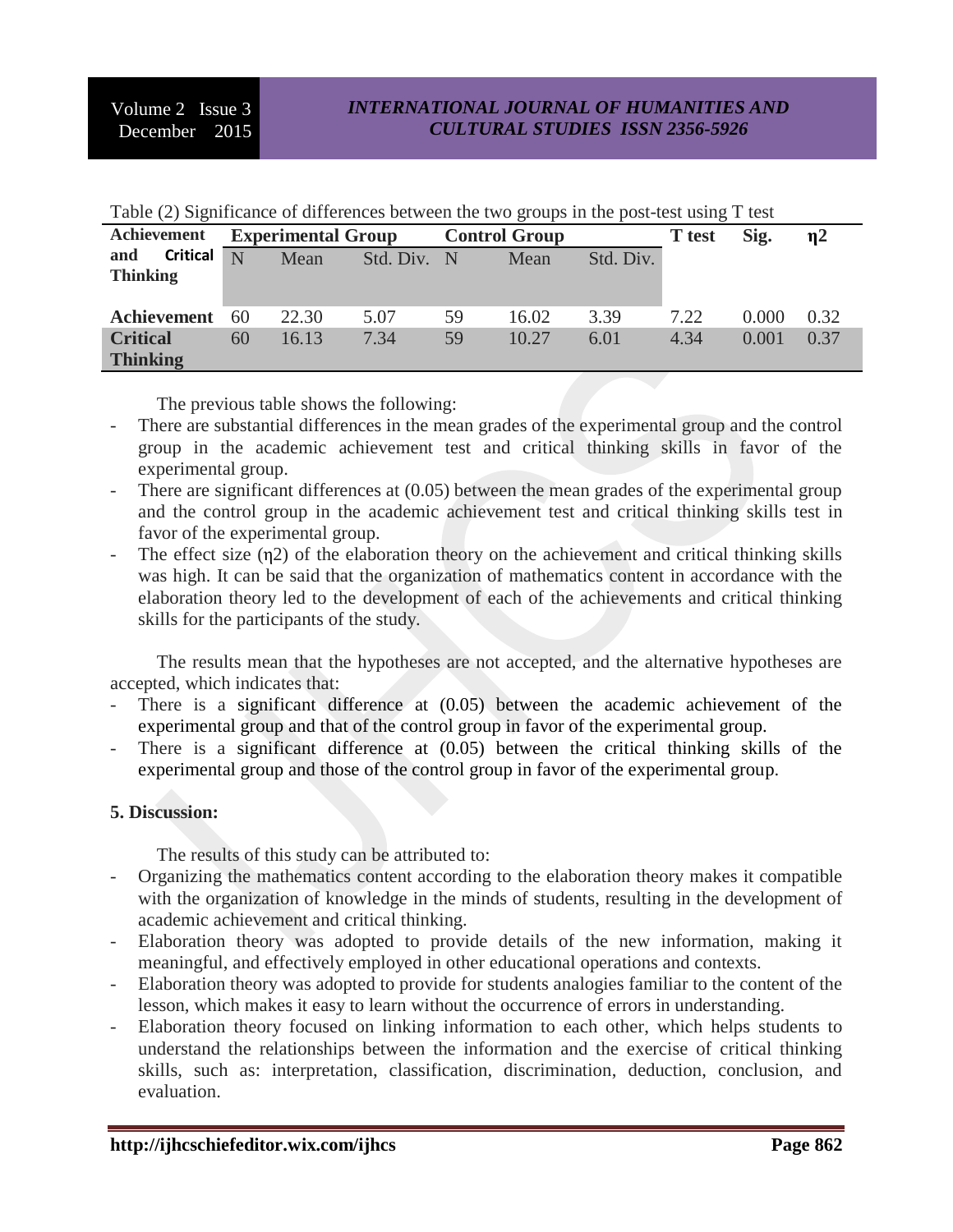# *INTERNATIONAL JOURNAL OF HUMANITIES AND CULTURAL STUDIES ISSN 2356-5926*

 However, many studies have found that academic achievement and critical thinking skills can be developed by using other approaches through teaching mathematics, such as: (Alfarhood,2015), (Abdel Hamid, 2015), (Almatrafy, 2015), (Alsayed,2006).

#### **6. Recommendations**:

 Based on the results of this study the researcher recommended preparing the content of mathematics curriculum at the basic stage of education in accordance with the principles of elaboration theory and improving the mathematics teachers' performance to develop critical thinking skills for their students. More research should be conducted to identify the effect of using elaboration theory in the teaching of mathematics on other variables, and prepare a comparative study on the effect of using elaboration theory and other theories on teaching mathematics in other educational stages than the one examined in this study.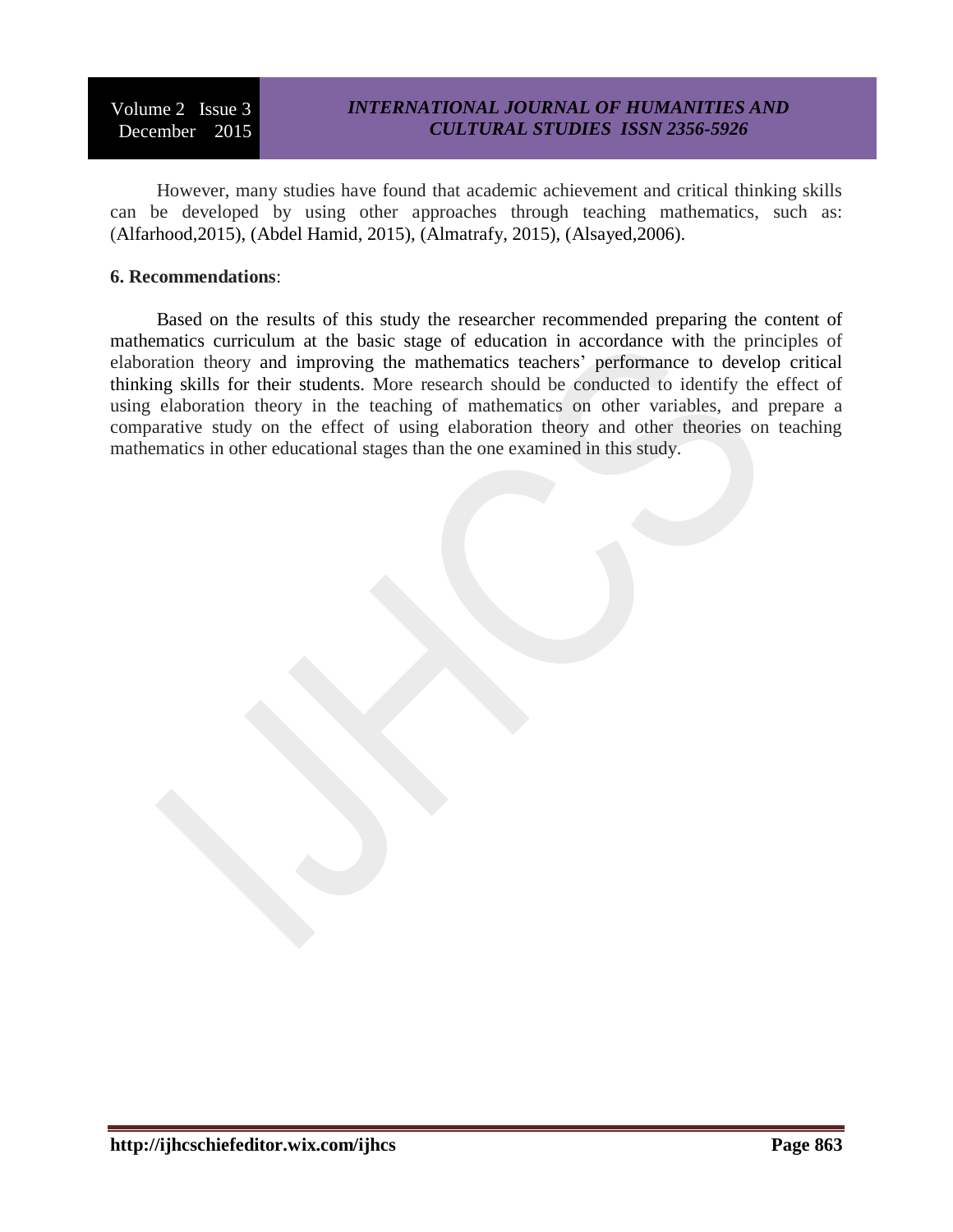### **References:**

- Abdelbaset, L. (2005). *The relationship between critical thinking and academic specialization for the students in Education College*. Master Thesis, College of Education, Menoufiya University.
- Abdelhamid, A. (2015). Effectiveness of De Bono program in teaching thinking to develop some critical thinking skills for gifted students. *Journal of Special Education*, *Zaqaziq University*, 11, 56-93.
- Alfarhood, S. (2015). Effectiveness of using brainstorming method in learning mathematics to develop critical thinking skills for students in Bahrain. *Journal of Arab Gulf*, 135, 79–94.
- Almatrafy, G. (2014). Effectiveness of Brain compatible learning theory to develop critical thinking and trend for Om Alqura University students. *Journal of Education College, Benha University*, 25 (99), 135–240.
- Alosaimi, K. (2013). *The development of critical thinking skills in the science*. PhD Thesis, University of Dundee, UK.
- Alsayed, M. (2012). Effectiveness of a program in Web 2 based on Reigeluth theory to develop academic achievement and trend for college students. *Journal of Education College, Mansoura University*, 79(2), 94-181.
- Altoweigy, A. (2015). The relationship between Achievement in physics and critical thinking for the talented students in first grade secondary in Aden. *Journal of Education College, Asuoot University*, 31(2), 247-291.
- Ashoush, I. (2015). The effect of using mind mapping strategy in teaching mathematics to develop critical thinking and trend for prep school students. *Journal of Mathematics Education*, 18 (6), 227–285.
- Cakiroglu, U. (2014). Implementation of elaboration theory in material design for distance education. *Turkish online journal of distance education- TOJDE*, January, ISSN 1320-6488, 15(1), 143-151.
- Chalupa, M. (1992): Critical thinking gritting minds to work. *Business Education Forum,* 47 (1), 21-24.
- Elliott, B. & Oty, K. & Mcarthur, J. & Clark, B. (2001): The effect of an inter disciplinary algebra-science course on students, problem solving skills, critical thinking skills and attitudes towards mathematics. *International Journal of mathematical education in science and technology,* 32 (6), 811-816.
- English, k. and Reigeluth, C. (1996): Formative research on sequencing instruction with Elaboration theory. *Educational Technology Research and Developments,* 44 (1), 23–24.
- Facione, P. (2011). *Critical thinking: What it is and why it counts*. Millbrae, CA: California Academic Press.
- Fisher, A. (2001). *Critical thinking an introduction*. Cambridge: University Press.